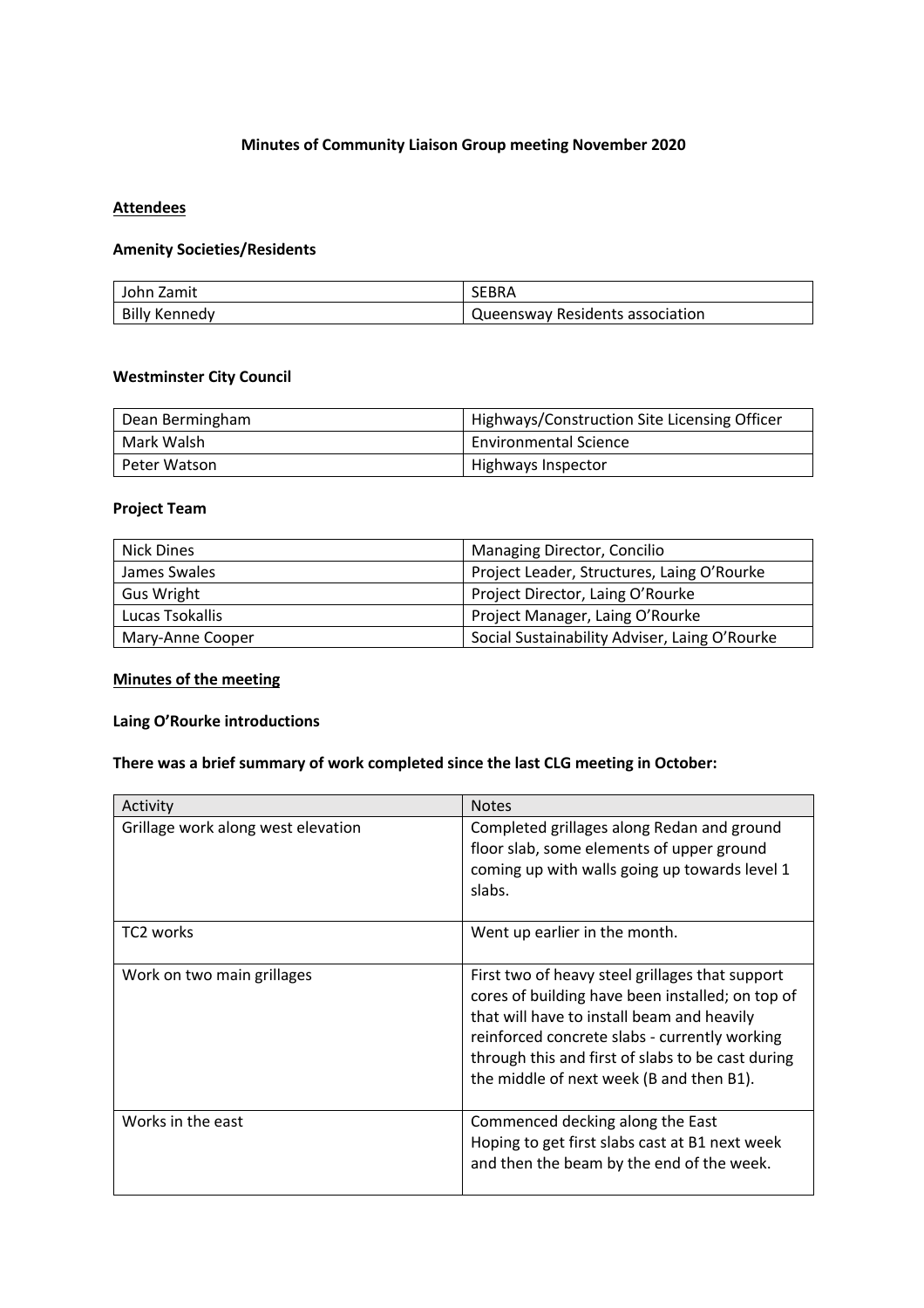| Works in the middle of job | Digging down and putting slabs – currently<br>down to B1, then to B2, B3 etc.                                                                         |
|----------------------------|-------------------------------------------------------------------------------------------------------------------------------------------------------|
| <b>UKPN</b> substations    | UKPN substation installed in front of Porchester<br>Gardens, trying to get power on ahead of<br>Christmas to get rid of the generators before<br>then |

### **Projected timeline moving forward was discussed and included:**

| Activity                          | <b>Notes</b>                                                                                                                                                                                                                                                                                                                                                            |
|-----------------------------------|-------------------------------------------------------------------------------------------------------------------------------------------------------------------------------------------------------------------------------------------------------------------------------------------------------------------------------------------------------------------------|
| <b>Tower Cranes</b>               | One went up this month, aim is for another to<br>be erected next weekend (TC5). TC4 crane will<br>be used for the erection                                                                                                                                                                                                                                              |
|                                   | Two more forecast to go in for January (one on<br>East side by entrance and one on North to the<br>side of the new ramp going in)                                                                                                                                                                                                                                       |
|                                   | Power due to be installed in December and<br>then generators will be gone.                                                                                                                                                                                                                                                                                              |
| Pit lane on Queensway             | Want to get south-end open up this side of<br>Christmas and north-end after new year -<br>means they won't have to bring vehicles onto<br>site, as there will be space for them to unload.<br>Traffic marshals will use traffic lights to bring<br>vehicles at the corner of Porchester Gardens in<br>and out.                                                          |
| Works to new accommodation set-up | Previously concerns raised over light from<br>accommodation, have rethought this - will<br>utilise permanent structures. Will get ground<br>floor slab cast as quickly as possible and then<br>will build accommodation units underneath<br>including kitchen/canteen, dry rooms and<br>toilets for workers. Plan is to have this<br>operational for February next year |

**There was then a discussion on the steps that have been taken to respond to a number of issues relating to site work that were raised in the previous CLG meeting. This included:** 

### *Site muck*

Since the last presentation, a jet washer has been introduced onto the north of Redan Road, where they are set up at all entrance and exit gates to clean down road. From an environmental perspective, we have made sure that all storm drains and gullies are protected.

A new steel ramp is due to be installed in the new year, which should reduce the amount of equipment required on site. As vehicles will be tracking on solid surface rather than muck, this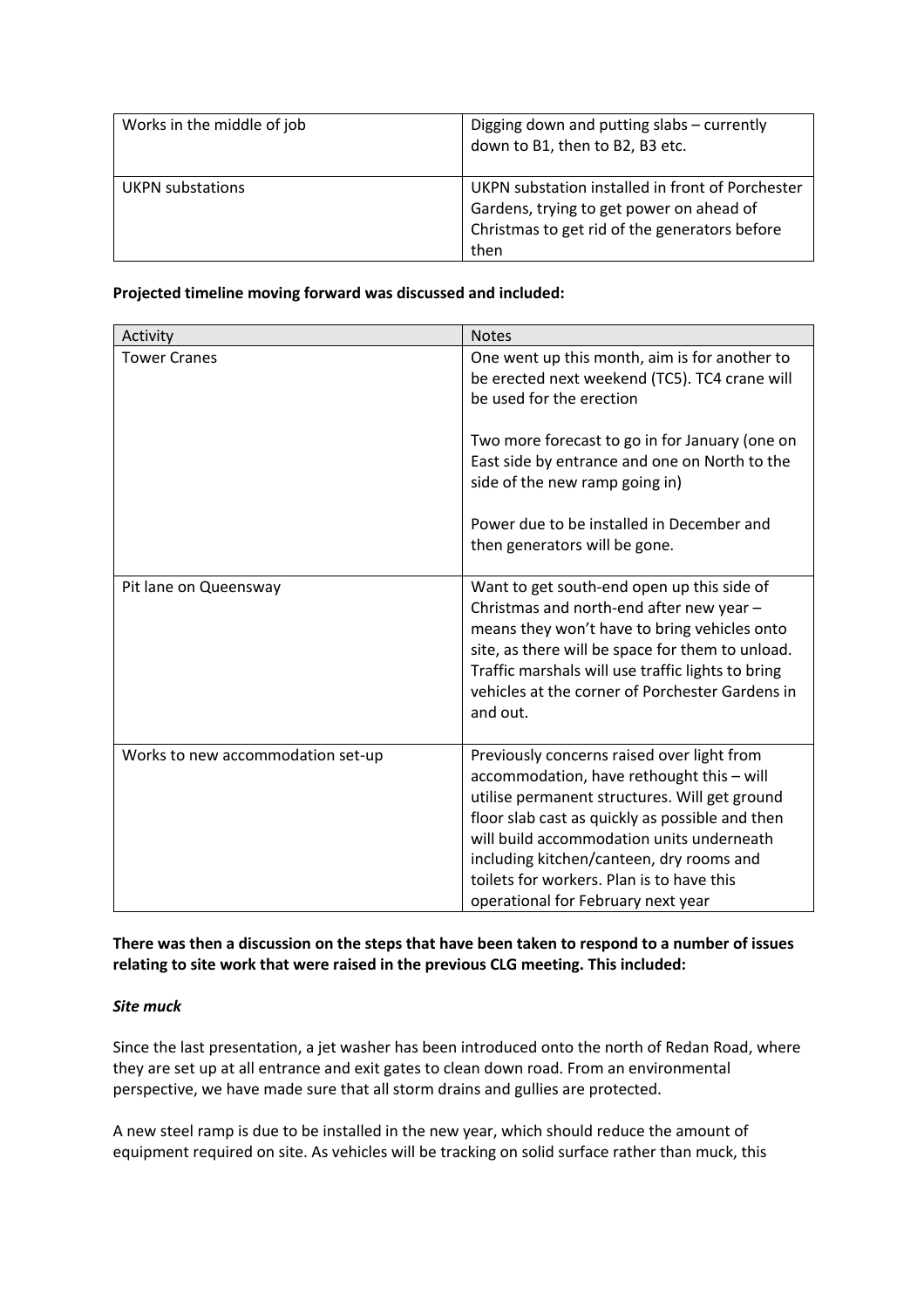should also help to keep the roads clean, getting of the rid of the need for a road sweeper. We expect the sweeper to be gone in Q1 2021.

## *Deliveries*

With the crane that has recently be installed on north west part of site, important that we have area for deliveries – initial thought was that this would sit outside site boundary but after review and looking at options, we are keeping it as tight as possible to allow for plenty of room for vehicles to get past and offloading of goods to local shops.

# *Lighting*

Streetlight and lamps have been removed since some of the construction works have progressed, as a result we have introduced floodlights to lower end of Redan West and currently Redan North. We are also looking at installing some additional ones in the north west corner which is much darker. We want to make sure the perimeter is well-lit, which should in turn act as a deterrent for the fly tipping that's taken place.

Mary-Ann Cooper mentioned that the decision to introduce more lighting was taken after listening to comments from residents. Whilst there have been some comments that lights are shining into properties, there have also been comments about how dark the pathway is. Laing O'Rourke have taken into account both sides but have decided that it's important for pathway to be well-lit, so neighbours feel more secure.

### **Other news on site**

- £150 worth of John Lewis vouchers sent to St Mary's Christmas raffle, joining other local companies to sponsor Christmas tree in Queensway this year with SEBRA
- Two professional apprentices at Whiteleys have won first and second place in Laing O'Rourke apprentice of the year award

### **QUESTIONS AND ANSWERS**

**Q – John Zamit)** will vehicles exit the pit lane on Queensway through the middle gate?

**A – James Swales)** That was the plan, if there are four vehicles in the pit line and the front vehicle was delayed, there's no way of getting the other vehicles out from behind and then the next vehicles due to come in will have nowhere to go. We can have a traffic marshal there to open the gate when there's a break in the traffic – we think there will be minimal impact to anyone travelling down Queensway.

**Dean Bermingham)** The middle gate should only be an exit strategy

**John Zamit)** We also need to bear in mind that when you exit using the north gate you need to cross two lanes to get into the right-hand lane to turn into Bishopsbridge lane – the traffic marshals have to be really on it to ensure that this is done smoothy and without disruption

**James Swales)** I think we have a really good team so we should be fine – Dean is coming down to the site to have a look at this